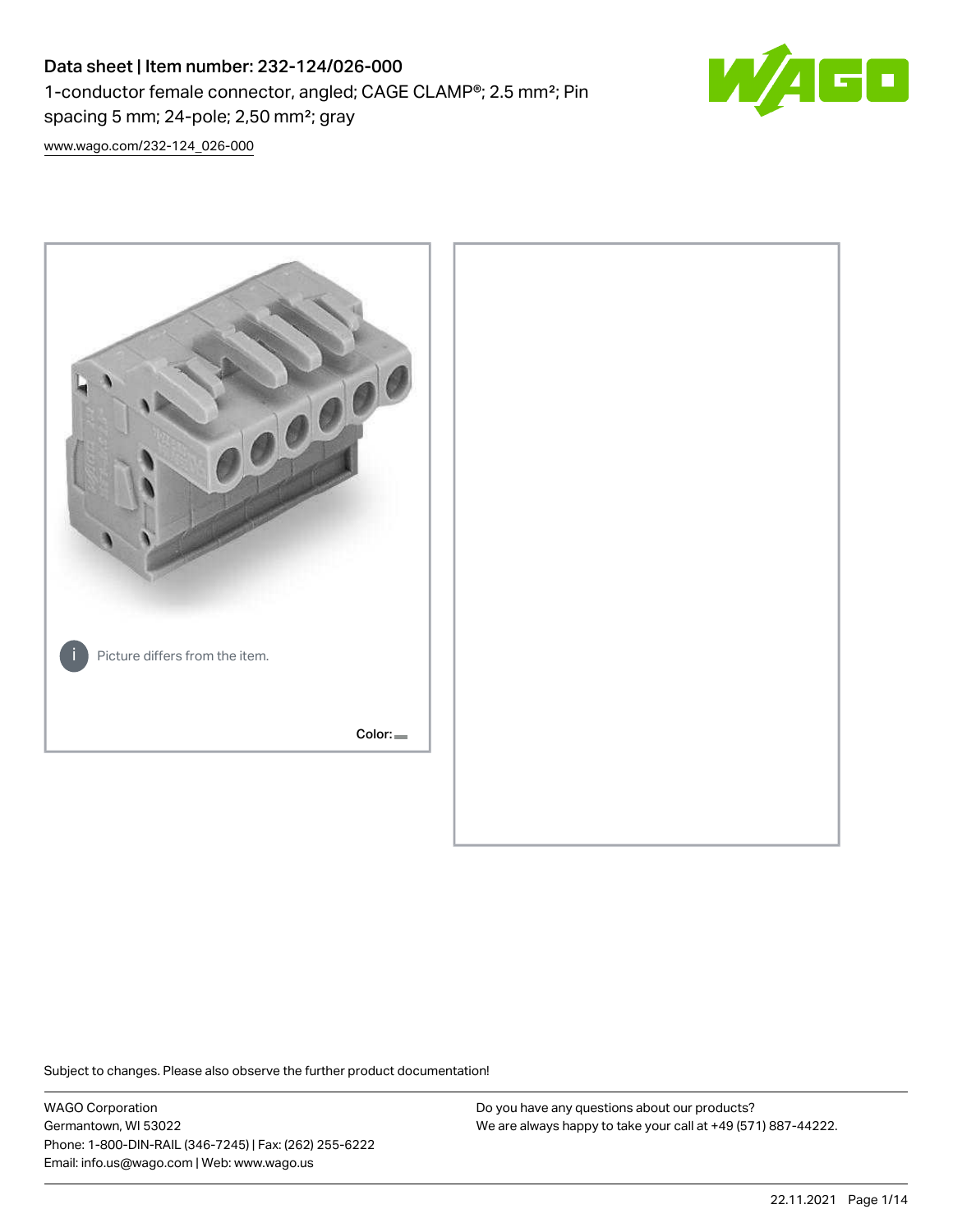

Dimensions in mm

 $L =$  (pole no. x pin spacing) + 1.5 mm + 0.9 mm

2- to 3-pole female connectors – one latch only

#### Item description

- **Universal connection for all conductor types**
- Easy cable pre-assembly and on-unit wiring via vertical and horizontal CAGE CLAMP<sup>®</sup> actuation  $\blacksquare$
- $\blacksquare$ Integrated test ports
- $\blacksquare$ With coding fingers

Subject to changes. Please also observe the further product documentation! Data

WAGO Corporation Germantown, WI 53022 Phone: 1-800-DIN-RAIL (346-7245) | Fax: (262) 255-6222 Email: info.us@wago.com | Web: www.wago.us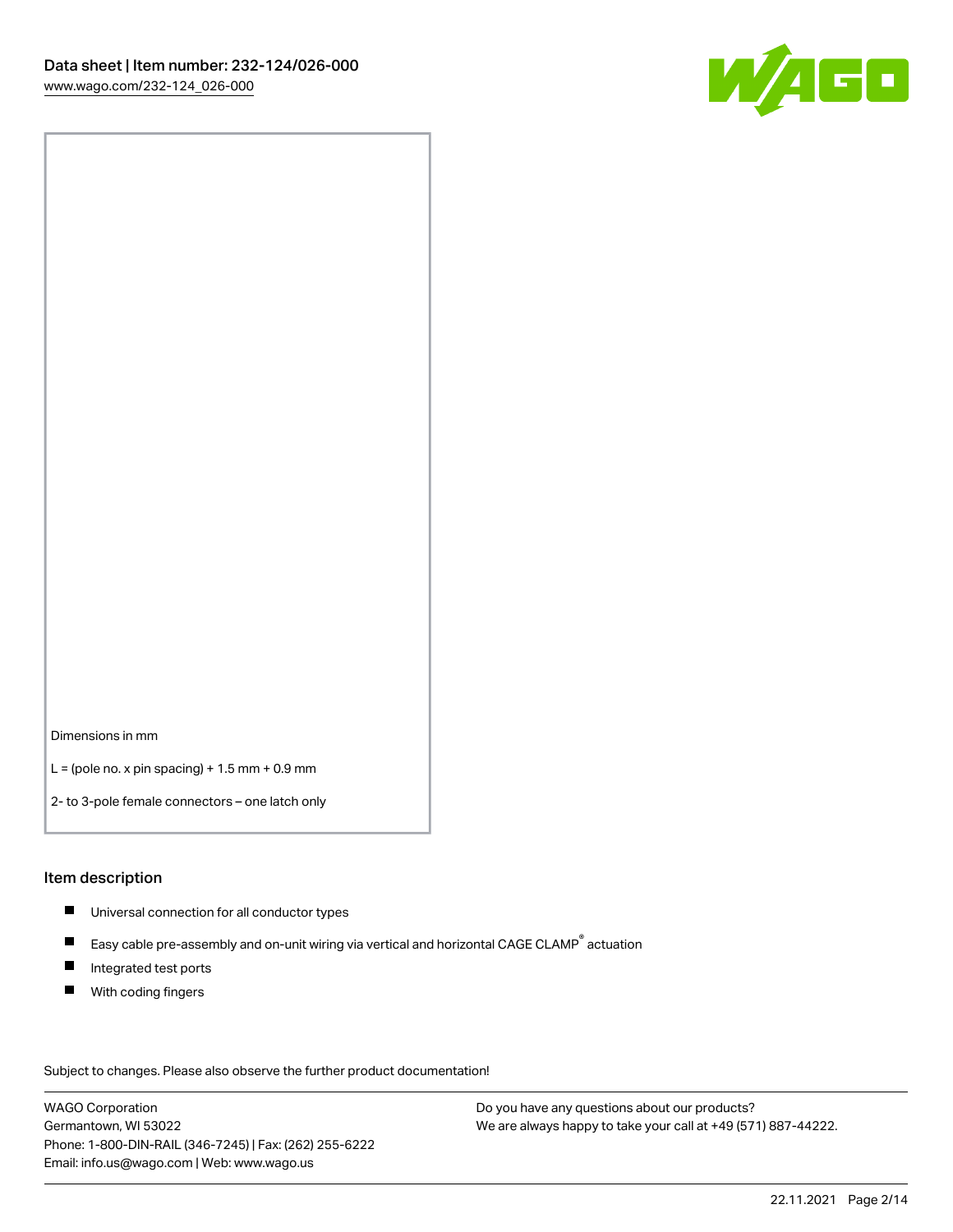

## Data Notes

| Safety information 1 | The MCS-MULTI CONNECTION SYSTEM includes connectors<br>without breaking capacity in accordance with DIN EN 61984. When<br>used as intended, these connectors must not be connected<br>/disconnected when live or under load. The circuit design should<br>ensure header pins, which can be touched, are not live when<br>unmated. |
|----------------------|-----------------------------------------------------------------------------------------------------------------------------------------------------------------------------------------------------------------------------------------------------------------------------------------------------------------------------------|
| Variants:            | Gold-plated or partially gold-plated contact surfaces<br>Other versions (or variants) can be requested from WAGO Sales or<br>configured at https://configurator.wago.com/                                                                                                                                                         |

## Electrical data

## IEC Approvals

| Ratings per                 | IEC/EN 60664-1                                                        |
|-----------------------------|-----------------------------------------------------------------------|
| Rated voltage (III / 3)     | 320 V                                                                 |
| Rated surge voltage (III/3) | 4 <sub>k</sub> V                                                      |
| Rated voltage (III/2)       | 320 V                                                                 |
| Rated surge voltage (III/2) | 4 <sub>k</sub> V                                                      |
| Nominal voltage (II/2)      | 630 V                                                                 |
| Rated surge voltage (II/2)  | 4 <sub>k</sub> V                                                      |
| Rated current               | 14A                                                                   |
| Legend (ratings)            | $(III / 2)$ $\triangle$ Overvoltage category III / Pollution degree 2 |

## UL Approvals

| Approvals per                  | UL 1059 |
|--------------------------------|---------|
| Rated voltage UL (Use Group B) | 300 V   |
| Rated current UL (Use Group B) | 15 A    |
| Rated voltage UL (Use Group D) | 300 V   |
| Rated current UL (Use Group D) | 10 A    |

# Ratings per UL

| Rated voltage UL 1977 | 300 V |
|-----------------------|-------|
| Rated current UL 1977 |       |

## CSA Approvals

Approvals per CSA

Subject to changes. Please also observe the further product documentation!

| <b>WAGO Corporation</b>                                | Do you have any questions about our products?                 |
|--------------------------------------------------------|---------------------------------------------------------------|
| Germantown, WI 53022                                   | We are always happy to take your call at +49 (571) 887-44222. |
| Phone: 1-800-DIN-RAIL (346-7245)   Fax: (262) 255-6222 |                                                               |
| Email: info.us@wago.com   Web: www.wago.us             |                                                               |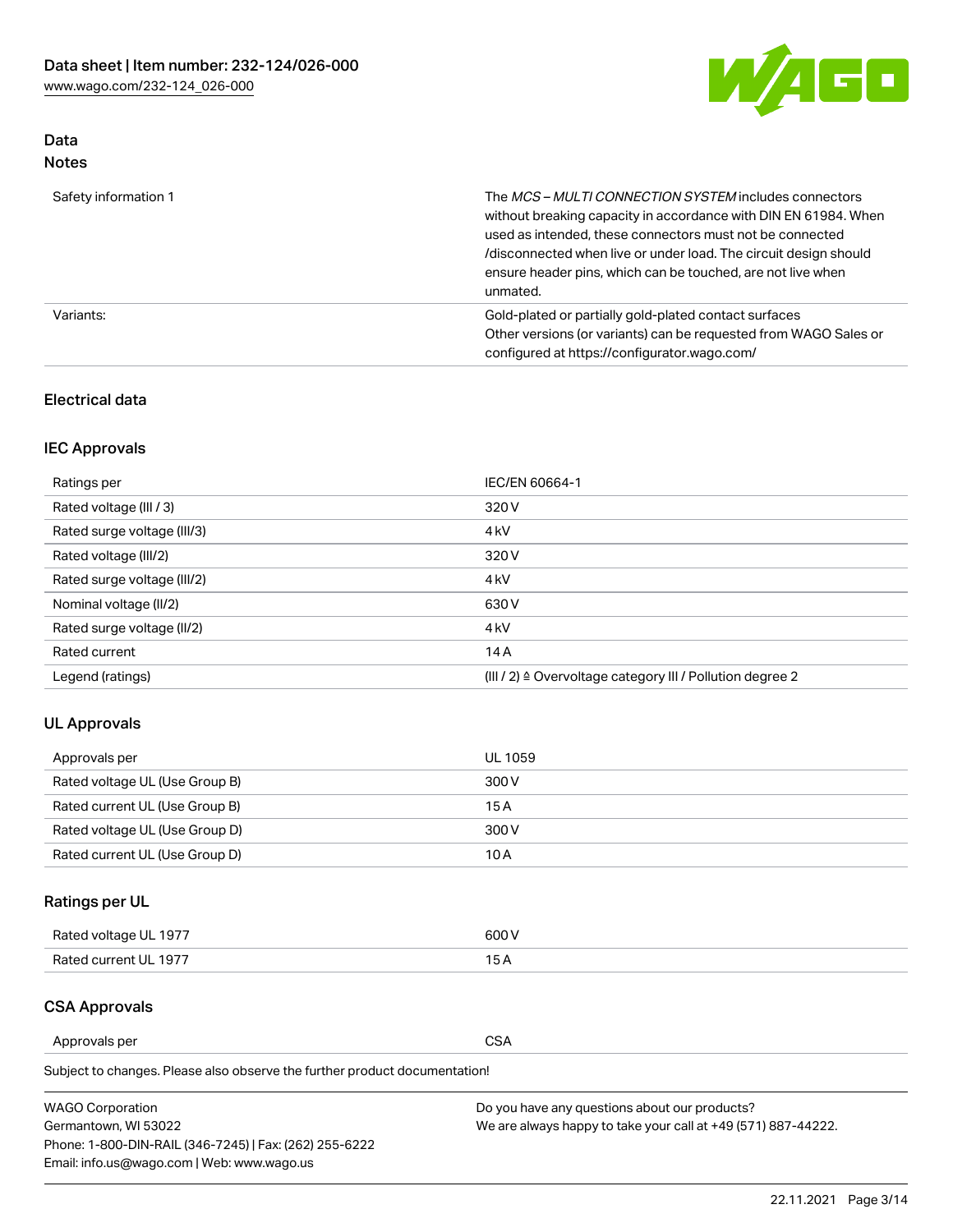

| Rated voltage CSA (Use Group B) | 300 V |
|---------------------------------|-------|
| Rated current CSA (Use Group B) | 15 A  |
| Rated voltage CSA (Use Group D) | 300 V |
| Rated current CSA (Use Group D) | 10 A  |

## Connection data

| Total number of connection points | 24 |
|-----------------------------------|----|
| Total number of potentials        | 24 |
| Number of connection types        |    |
| Number of levels                  |    |

## Connection 1

| Connection technology                             | CAGE CLAMP®                            |
|---------------------------------------------------|----------------------------------------|
| Actuation type                                    | Operating tool                         |
| Solid conductor                                   | $0.082.5$ mm <sup>2</sup> / 28  12 AWG |
| Fine-stranded conductor                           | $0.082.5$ mm <sup>2</sup> / 28  12 AWG |
| Fine-stranded conductor; with insulated ferrule   | $0.251.5$ mm <sup>2</sup>              |
| Fine-stranded conductor; with uninsulated ferrule | $0.252.5$ mm <sup>2</sup>              |
| Strip length                                      | $89$ mm $/ 0.310.35$ inch              |
| Number of poles                                   | 24                                     |
| Conductor entry direction to mating direction     | 270°                                   |

## Physical data

| Pin spacing | 5 mm / 0.197 inch     |
|-------------|-----------------------|
| Width       | 122.4 mm / 4.819 inch |
| Height      | 23.9 mm / 0.941 inch  |
| Depth       | 22.75 mm / 0.896 inch |

## Mechanical data

| --<br>Design | angled<br>. . |
|--------------|---------------|
|              |               |

## Plug-in connection

| Contact type (pluggable connector) | Female connector/socket |
|------------------------------------|-------------------------|
| Connector (connection type)        | for conductor           |
| Mismating protection               | No                      |
| Locking of plug-in connection      | Without                 |

Subject to changes. Please also observe the further product documentation!

| <b>WAGO Corporation</b>                                | Do you have any questions about our products?                 |
|--------------------------------------------------------|---------------------------------------------------------------|
| Germantown, WI 53022                                   | We are always happy to take your call at +49 (571) 887-44222. |
| Phone: 1-800-DIN-RAIL (346-7245)   Fax: (262) 255-6222 |                                                               |
| Email: info.us@wago.com   Web: www.wago.us             |                                                               |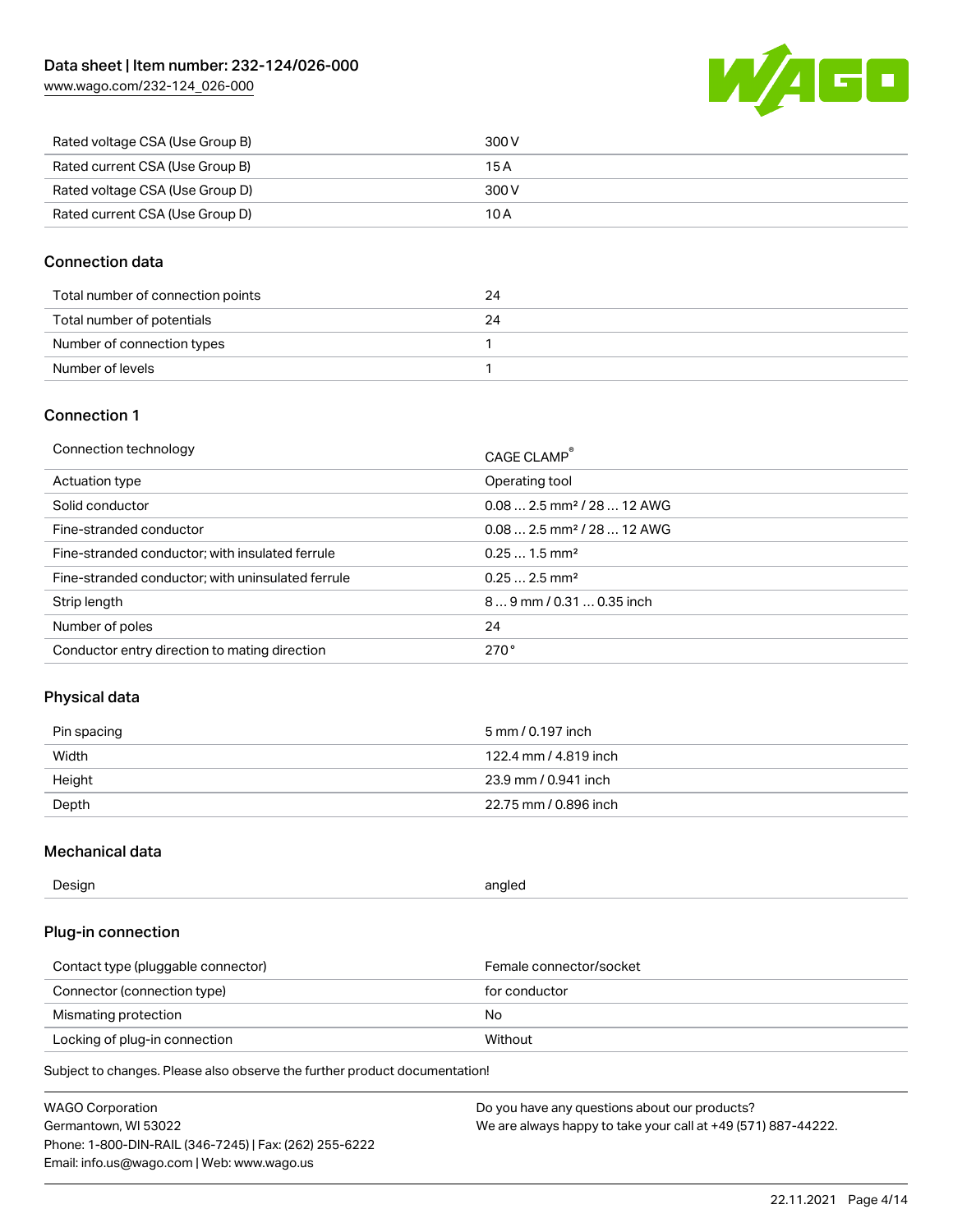

## Material data

| Color                       | gray                              |
|-----------------------------|-----------------------------------|
| Material group              |                                   |
| Insulation material         | Polyamide (PA66)                  |
| Flammability class per UL94 | V <sub>0</sub>                    |
| Clamping spring material    | Chrome nickel spring steel (CrNi) |
| Contact material            | Copper alloy                      |
| Contact plating             | tin-plated                        |
| Fire load                   | 0.725 MJ                          |
| Weight                      | 44.7 g                            |

# Environmental requirements

| Limit temperature range<br>. | . +85 °ົ<br>-60 |  |
|------------------------------|-----------------|--|
|------------------------------|-----------------|--|

## Commercial data

| Product Group         | 3 (Multi Conn. System) |
|-----------------------|------------------------|
| PU (SPU)              | 10 Stück               |
| Packaging type        | box                    |
| Country of origin     | PL                     |
| <b>GTIN</b>           | 4044918384346          |
| Customs tariff number | 8536694040             |

# Approvals / Certificates

## Country specific Approvals

| Logo | Approval                                            | <b>Additional Approval Text</b> | Certificate<br>name |
|------|-----------------------------------------------------|---------------------------------|---------------------|
|      | <b>CB</b><br><b>DEKRA Certification B.V.</b>        | IEC 61984                       | NL-39756            |
|      | <b>CSA</b><br>DEKRA Certification B.V.              | C <sub>22.2</sub>               | 1466354             |
| EMA  | <b>KEMA/KEUR</b><br><b>DEKRA Certification B.V.</b> | EN 61984                        | 2190761.01          |

#### Ship Approvals

Subject to changes. Please also observe the further product documentation!

| <b>WAGO Corporation</b>                                | Do you have any questions about our products?                 |
|--------------------------------------------------------|---------------------------------------------------------------|
| Germantown, WI 53022                                   | We are always happy to take your call at +49 (571) 887-44222. |
| Phone: 1-800-DIN-RAIL (346-7245)   Fax: (262) 255-6222 |                                                               |
| Email: info.us@wago.com   Web: www.wago.us             |                                                               |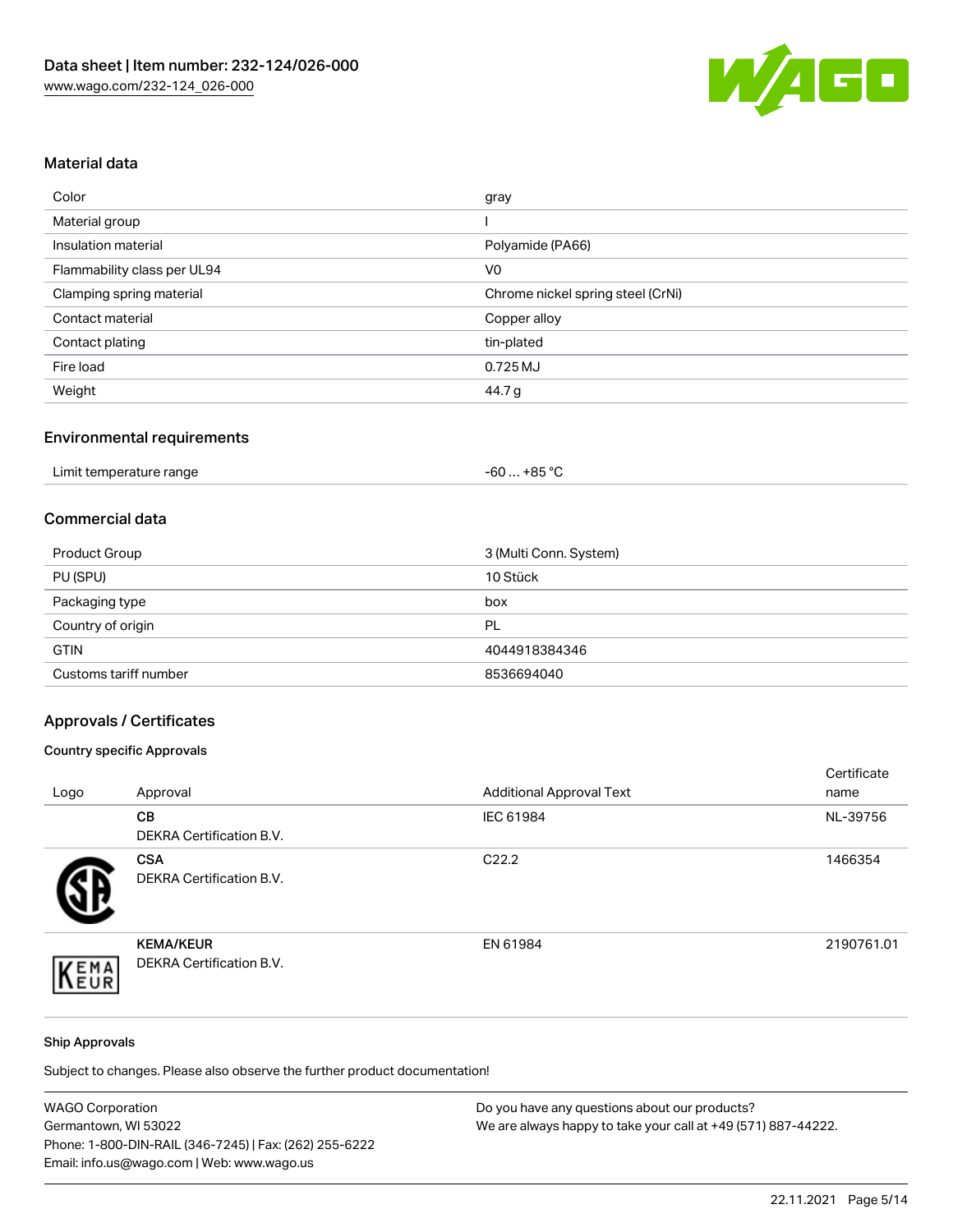

| Logo                                               | Approval                                                                                                        | <b>Additional Approval Text</b>            | Certificate<br>name                 |
|----------------------------------------------------|-----------------------------------------------------------------------------------------------------------------|--------------------------------------------|-------------------------------------|
| ABS                                                | <b>ABS</b><br>American Bureau of Shipping                                                                       |                                            | $19 -$<br>HG15869876-<br><b>PDA</b> |
|                                                    | BV<br>Bureau Veritas S.A.                                                                                       | <b>IEC 60998</b>                           | 11915/D0 BV                         |
|                                                    | <b>DNV GL</b><br>Det Norske Veritas, Germanischer Lloyd                                                         |                                            | TAE 000016Z                         |
| <b>UL-Approvals</b>                                |                                                                                                                 |                                            | Certificate                         |
| Logo                                               | Approval<br>UL<br>Underwriters Laboratories Inc.                                                                | <b>Additional Approval Text</b><br>UL 1059 | name<br>E45172                      |
|                                                    | <b>UR</b><br>Underwriters Laboratories Inc.                                                                     | <b>UL 1977</b>                             | E45171                              |
|                                                    |                                                                                                                 |                                            |                                     |
| Counterpart                                        |                                                                                                                 |                                            |                                     |
|                                                    | Item no.231-624<br>Male connector; 24-pole; Pin spacing 5 mm; gray                                              |                                            | www.wago.com/231-624                |
|                                                    | Item no.231-154/001-000<br>Male header; 24-pole; THT; 1.0 x 1.0 mm solder pin; straight; pin spacing 5 mm; gray |                                            | www.wago.com/231-154/001-000        |
|                                                    | Item no.231-454/001-000<br>Male header; 24-pole; THT; 1.0 x 1.0 mm solder pin; angled; pin spacing 5 mm; gray   |                                            | www.wago.com/231-454/001-000        |
| <b>Optional accessories</b><br>Marking accessories |                                                                                                                 |                                            |                                     |
| Marking strip                                      |                                                                                                                 |                                            |                                     |

Subject to changes. Please also observe the further product documentation!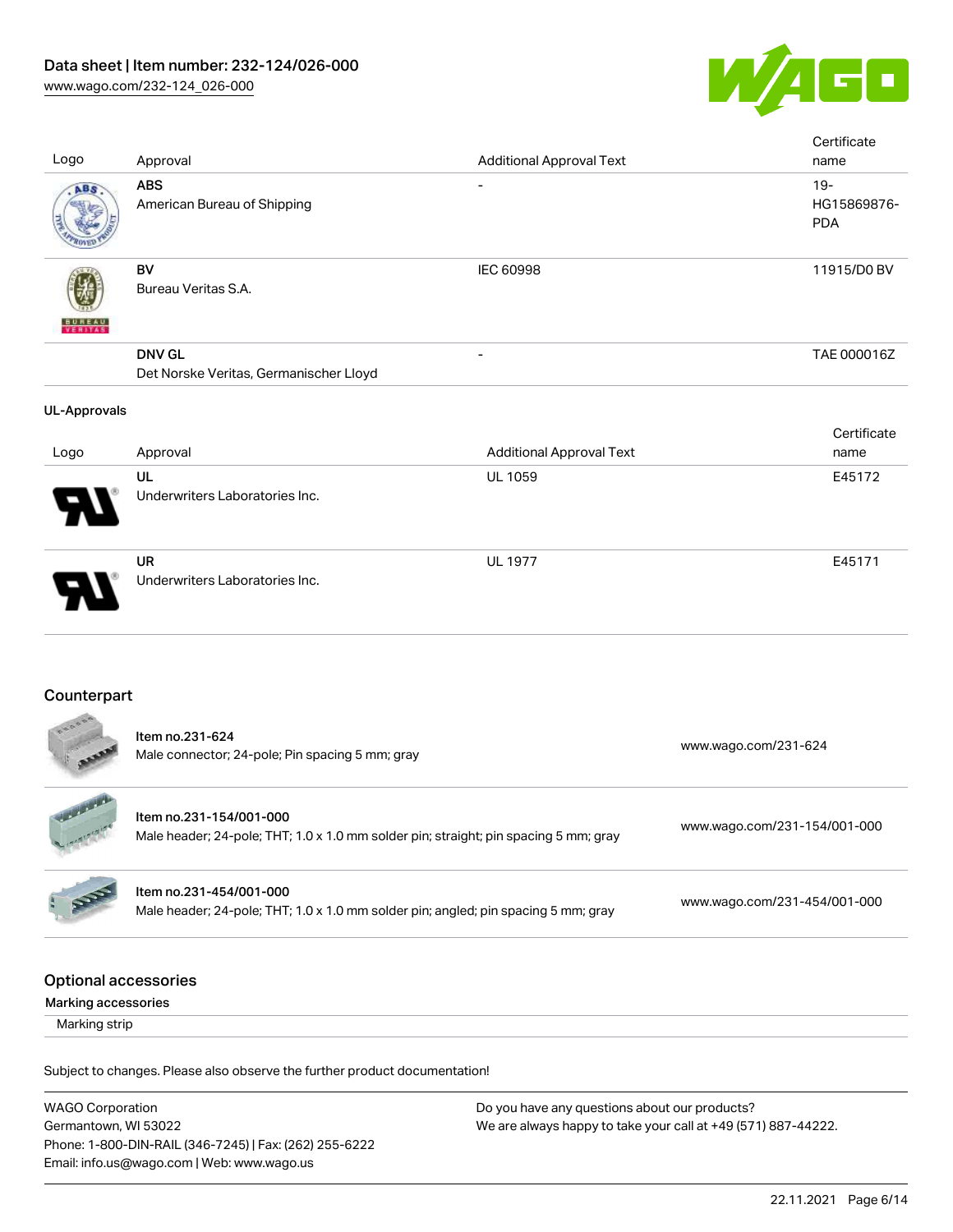

|                | Item no.: 210-331/500-103<br>Marking strips; as a DIN A4 sheet; MARKED; 1-12 (300x); Height of marker strip: 2.3 mm/0.091 in; Strip<br>length 182 mm; Horizontal marking; Self-adhesive; white  | www.wago.com/210-331<br>/500-103 |
|----------------|-------------------------------------------------------------------------------------------------------------------------------------------------------------------------------------------------|----------------------------------|
|                | Item no.: 210-331/500-104<br>Marking strips; as a DIN A4 sheet; MARKED; 13-24 (300x); Height of marker strip: 2.3 mm/0.091 in; Strip<br>length 182 mm; Horizontal marking; Self-adhesive; white | www.wago.com/210-331<br>/500-104 |
|                | Item no.: 210-332/500-202<br>Marking strips; as a DIN A4 sheet; MARKED; 1-16 (160x); Height of marker strip: 3 mm; Strip length 182<br>mm; Horizontal marking; Self-adhesive; white             | www.wago.com/210-332<br>/500-202 |
|                | Item no.: 210-332/500-206<br>Marking strips; as a DIN A4 sheet; MARKED; 33-48 (160x); Height of marker strip: 3 mm; Strip length<br>182 mm; Horizontal marking; Self-adhesive; white            | www.wago.com/210-332<br>/500-206 |
|                | Item no.: 210-332/500-205<br>Marking strips; as a DIN A4 sheet; MARKED; 1-32 (80x); Height of marker strip: 3 mm; Strip length 182<br>mm; Horizontal marking; Self-adhesive; white              | www.wago.com/210-332<br>/500-205 |
|                | Item no.: 210-332/500-204<br>Marking strips; as a DIN A4 sheet; MARKED; 17-32 (160x); Height of marker strip: 3 mm; Strip length<br>182 mm; Horizontal marking; Self-adhesive; white            | www.wago.com/210-332<br>/500-204 |
| <b>Tools</b>   |                                                                                                                                                                                                 |                                  |
| Operating tool |                                                                                                                                                                                                 |                                  |
|                | Item no.: 209-130<br>Operating tool; suitable for 264, 280 and 281 Series; 1-way; of insulating material; white                                                                                 | www.wago.com/209-130             |
|                | Item no.: 231-159<br>Operating tool; natural                                                                                                                                                    | www.wago.com/231-159             |
|                | Item no.: 231-231<br>Combination operating tool; red                                                                                                                                            | www.wago.com/231-231             |
|                | Item no.: 231-131<br>Operating tool; made of insulating material; 1-way; loose; white                                                                                                           | www.wago.com/231-131             |
|                | Item no.: 231-291<br>Operating tool; made of insulating material; 1-way; loose; red                                                                                                             | www.wago.com/231-291             |
|                | Item no.: 280-432                                                                                                                                                                               | www.wago.com/280-432             |
|                | Operating tool; made of insulating material; 2-way; white                                                                                                                                       |                                  |
|                | Item no.: 280-434<br>Operating tool; made of insulating material; 4-way                                                                                                                         | www.wago.com/280-434             |

WAGO Corporation Germantown, WI 53022 Phone: 1-800-DIN-RAIL (346-7245) | Fax: (262) 255-6222 Email: info.us@wago.com | Web: www.wago.us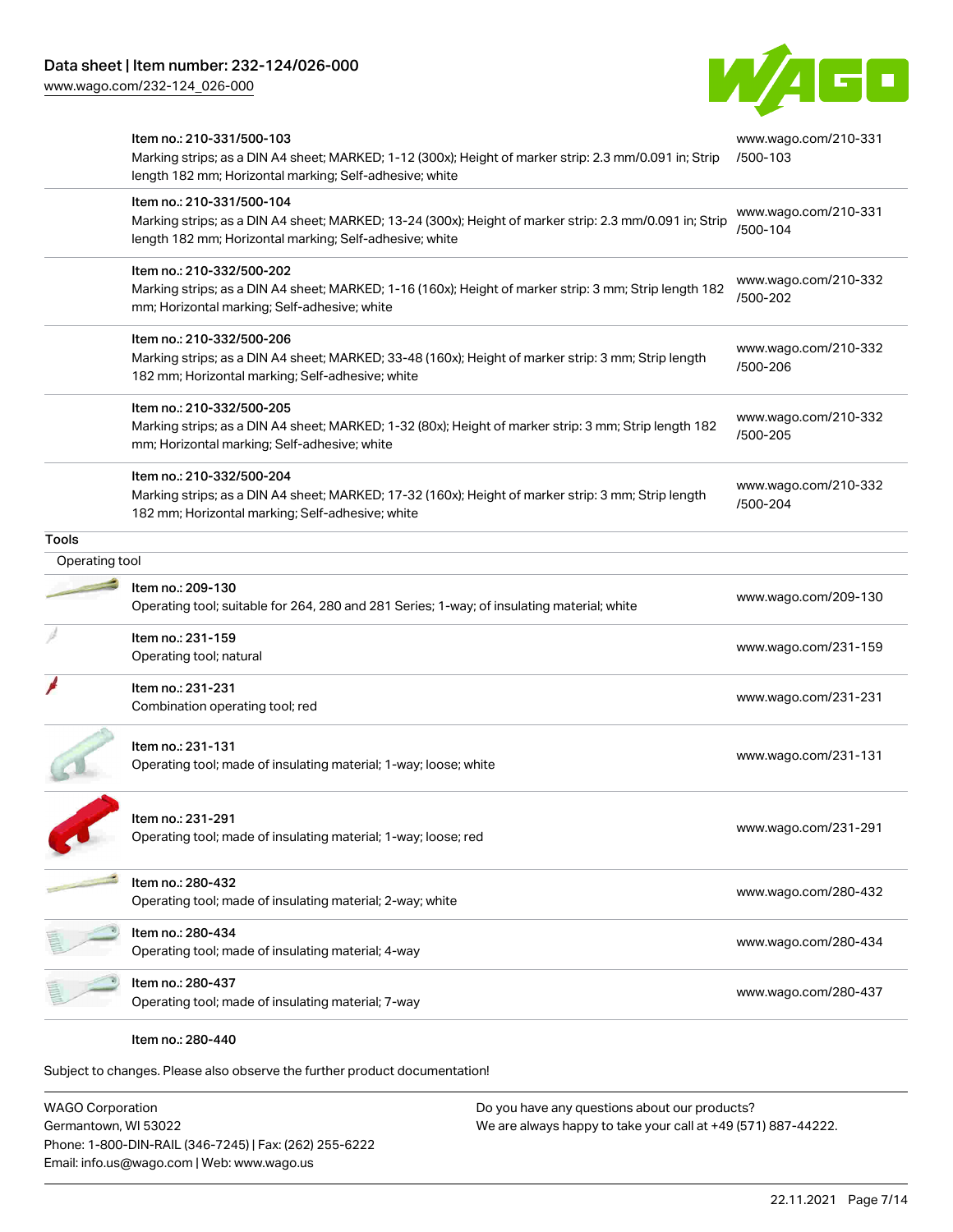# Data sheet | Item number: 232-124/026-000

[www.wago.com/232-124\\_026-000](http://www.wago.com/232-124_026-000)



|                   | Operating tool; made of insulating material; 10-way                                                                     | www.wago.com/280-440 |
|-------------------|-------------------------------------------------------------------------------------------------------------------------|----------------------|
|                   | Item no.: 280-435<br>Operating tool; made of insulating material; 5-way; gray                                           | www.wago.com/280-435 |
|                   | Item no.: 280-436<br>Operating tool; made of insulating material; 6-way                                                 | www.wago.com/280-436 |
|                   | Item no.: 280-438<br>Operating tool; made of insulating material; 8-way                                                 | www.wago.com/280-438 |
|                   | Item no.: 280-433<br>Operating tool; made of insulating material; 3-way                                                 | www.wago.com/280-433 |
| Insulations stops |                                                                                                                         |                      |
| Insulation stop   |                                                                                                                         |                      |
|                   | Item no.: 231-672<br>Insulation stop; 0.75 - 1 mm <sup>2</sup> ; dark gray                                              | www.wago.com/231-672 |
|                   | Item no.: 231-670<br>Insulation stop; 0.08-0.2 mm <sup>2</sup> / 0.2 mm <sup>2</sup> "s"; white                         | www.wago.com/231-670 |
|                   | Item no.: 231-671<br>Insulation stop; 0.25 - 0.5 mm <sup>2</sup> ; light gray                                           | www.wago.com/231-671 |
| <b>Ferrules</b>   |                                                                                                                         |                      |
| Ferrule           |                                                                                                                         |                      |
|                   | Item no.: 216-101<br>Ferrule; Sleeve for 0.5 mm <sup>2</sup> / AWG 22; uninsulated; electro-tin plated; silver-colored  | www.wago.com/216-101 |
|                   | Item no.: 216-104<br>Ferrule; Sleeve for 1.5 mm <sup>2</sup> / AWG 16; uninsulated; electro-tin plated; silver-colored  | www.wago.com/216-104 |
|                   | Item no.: 216-106<br>Ferrule; Sleeve for 2.5 mm <sup>2</sup> / AWG 14; uninsulated; electro-tin plated; silver-colored  | www.wago.com/216-106 |
| ÷                 | Item no.: 216-102<br>Ferrule; Sleeve for 0.75 mm <sup>2</sup> / AWG 20; uninsulated; electro-tin plated; silver-colored | www.wago.com/216-102 |
| ł                 | Item no.: 216-103<br>Ferrule; Sleeve for 1 mm <sup>2</sup> / AWG 18; uninsulated; electro-tin plated                    | www.wago.com/216-103 |
|                   | Item no.: 216-123<br>Ferrule; Sleeve for 1 mm <sup>2</sup> / AWG 18; uninsulated; electro-tin plated; silver-colored    | www.wago.com/216-123 |
|                   | Item no.: 216-122                                                                                                       |                      |

Subject to changes. Please also observe the further product documentation!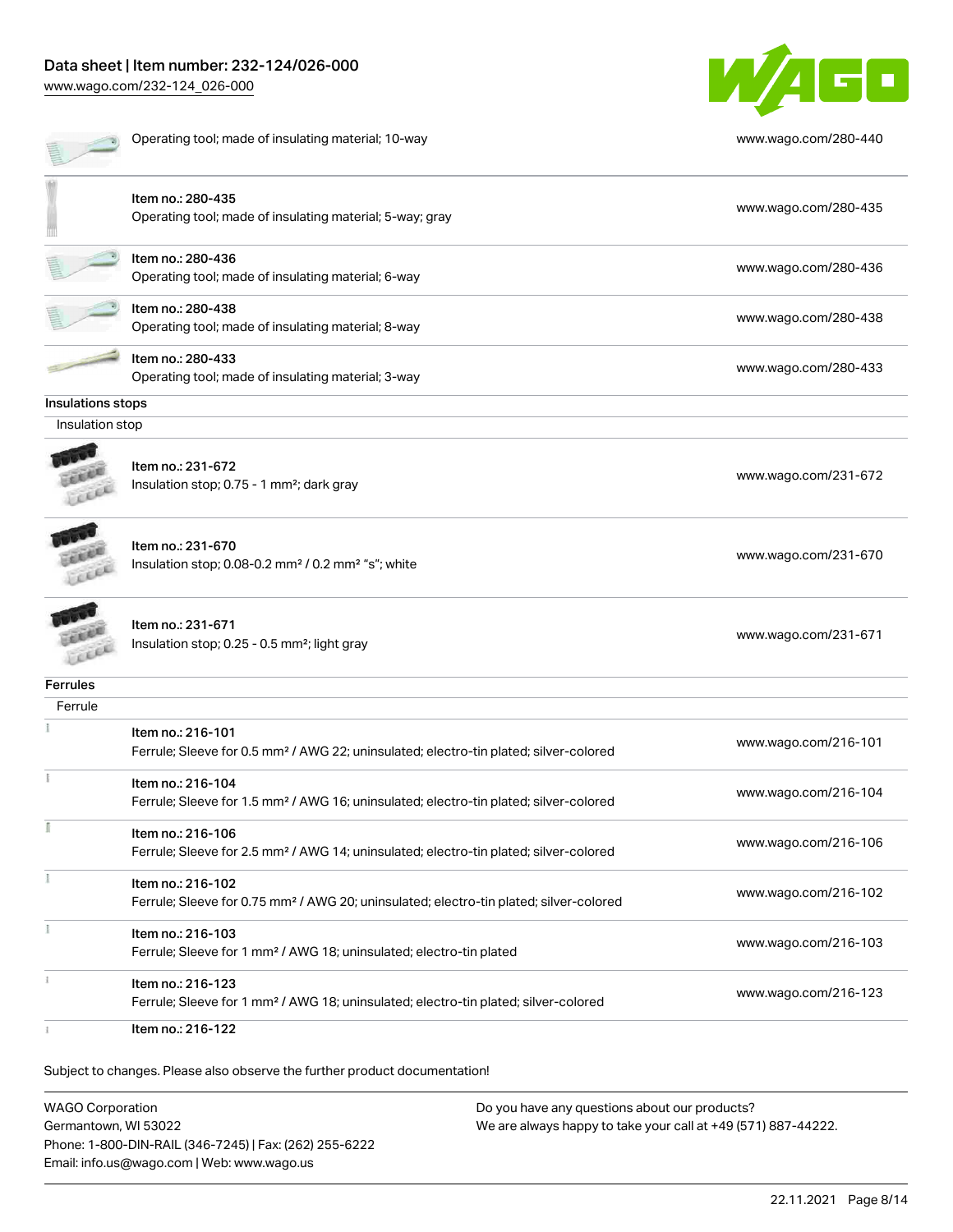Phone: 1-800-DIN-RAIL (346-7245) | Fax: (262) 255-6222

Email: info.us@wago.com | Web: www.wago.us



Ferrule; Sleeve for 0.75 mm<sup>2</sup> / AWG 20; uninsulated; electro-tin plated; silver-colored [www.wago.com/216-122](http://www.wago.com/216-122)

| Ĭ.                      | Item no.: 216-124<br>Ferrule; Sleeve for 1.5 mm <sup>2</sup> / AWG 16; uninsulated; electro-tin plated                                                                                            |                                                                                                                | www.wago.com/216-124 |
|-------------------------|---------------------------------------------------------------------------------------------------------------------------------------------------------------------------------------------------|----------------------------------------------------------------------------------------------------------------|----------------------|
|                         | Item no.: 216-142<br>Ferrule; Sleeve for 0.75 mm <sup>2</sup> / 18 AWG; uninsulated; electro-tin plated; electrolytic copper; gastight<br>crimped; acc. to DIN 46228, Part 1/08.92                |                                                                                                                | www.wago.com/216-142 |
| I.                      | Item no.: 216-132<br>Ferrule; Sleeve for 0.34 mm <sup>2</sup> / AWG 24; uninsulated; electro-tin plated                                                                                           |                                                                                                                | www.wago.com/216-132 |
| ī.                      | Item no.: 216-121<br>Ferrule; Sleeve for 0.5 mm <sup>2</sup> / AWG 22; uninsulated; electro-tin plated; silver-colored                                                                            |                                                                                                                | www.wago.com/216-121 |
|                         | Item no.: 216-143<br>Ferrule; Sleeve for 1 mm <sup>2</sup> / AWG 18; uninsulated; electro-tin plated; electrolytic copper; gastight<br>crimped; acc. to DIN 46228, Part 1/08.92                   |                                                                                                                | www.wago.com/216-143 |
| I.                      | Item no.: 216-131<br>Ferrule; Sleeve for 0.25 mm <sup>2</sup> / AWG 24; uninsulated; electro-tin plated; silver-colored                                                                           |                                                                                                                | www.wago.com/216-131 |
|                         | Item no.: 216-141<br>Ferrule; Sleeve for 0.5 mm <sup>2</sup> / 20 AWG; uninsulated; electro-tin plated; electrolytic copper; gastight<br>crimped; acc. to DIN 46228, Part 1/08.92                 |                                                                                                                | www.wago.com/216-141 |
| s.                      | Item no.: 216-152<br>Ferrule; Sleeve for 0.34 mm <sup>2</sup> / AWG 24; uninsulated; electro-tin plated                                                                                           |                                                                                                                | www.wago.com/216-152 |
| ۸                       | Item no.: 216-203<br>Ferrule; Sleeve for 1 mm <sup>2</sup> / AWG 18; insulated; electro-tin plated; red                                                                                           |                                                                                                                | www.wago.com/216-203 |
|                         | Item no.: 216-202<br>Ferrule; Sleeve for 0.75 mm <sup>2</sup> / 18 AWG; insulated; electro-tin plated; gray                                                                                       |                                                                                                                | www.wago.com/216-202 |
| 1                       | Item no.: 216-151<br>Ferrule; Sleeve for 0.25 mm <sup>2</sup> / AWG 24; uninsulated; electro-tin plated                                                                                           |                                                                                                                | www.wago.com/216-151 |
| Â                       | Item no.: 216-204<br>Ferrule; Sleeve for 1.5 mm <sup>2</sup> / AWG 16; insulated; electro-tin plated; black                                                                                       |                                                                                                                | www.wago.com/216-204 |
|                         | Item no.: 216-144<br>Ferrule; Sleeve for 1.5 mm <sup>2</sup> / AWG 16; uninsulated; electro-tin plated; electrolytic copper; gastight<br>crimped; acc. to DIN 46228, Part 1/08.92; silver-colored |                                                                                                                | www.wago.com/216-144 |
|                         | Item no.: 216-201<br>Ferrule; Sleeve for 0.5 mm <sup>2</sup> / 20 AWG; insulated; electro-tin plated; white                                                                                       |                                                                                                                | www.wago.com/216-201 |
|                         | Item no.: 216-223<br>Ferrule; Sleeve for 1 mm <sup>2</sup> / AWG 18; insulated; electro-tin plated; red                                                                                           |                                                                                                                | www.wago.com/216-223 |
|                         | Item no.: 216-241<br>Ferrule; Sleeve for 0.5 mm <sup>2</sup> / 20 AWG; insulated; electro-tin plated; electrolytic copper; gastight<br>crimped; acc. to DIN 46228, Part 4/09.90; white            |                                                                                                                | www.wago.com/216-241 |
|                         | Item no.: 216-242<br>Ferrule; Sleeve for 0.75 mm <sup>2</sup> / 18 AWG; insulated; electro-tin plated; electrolytic copper; gastight                                                              |                                                                                                                | www.wago.com/216-242 |
|                         | Subject to changes. Please also observe the further product documentation!                                                                                                                        |                                                                                                                |                      |
| <b>WAGO Corporation</b> | Germantown, WI 53022                                                                                                                                                                              | Do you have any questions about our products?<br>We are always happy to take your call at +49 (571) 887-44222. |                      |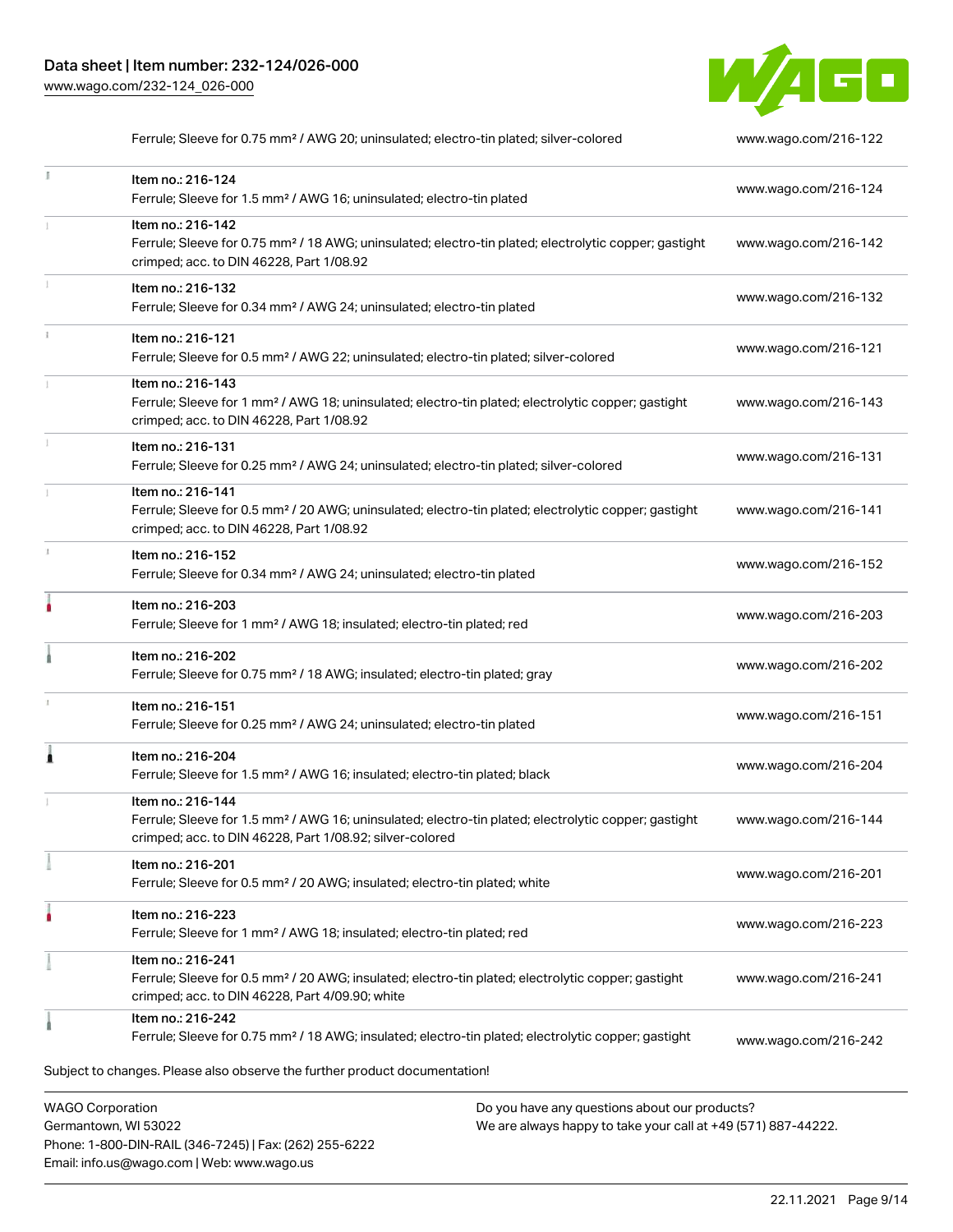

crimped; acc. to DIN 46228, Part 4/09.90; gray

|                            | Item no.: 216-222<br>Ferrule; Sleeve for 0.75 mm <sup>2</sup> / 18 AWG; insulated; electro-tin plated; gray                                                                                             | www.wago.com/216-222 |
|----------------------------|---------------------------------------------------------------------------------------------------------------------------------------------------------------------------------------------------------|----------------------|
|                            | Item no.: 216-221<br>Ferrule; Sleeve for 0.5 mm <sup>2</sup> / 20 AWG; insulated; electro-tin plated; white                                                                                             | www.wago.com/216-221 |
|                            | Item no.: 216-224<br>Ferrule; Sleeve for 1.5 mm <sup>2</sup> / AWG 16; insulated; electro-tin plated; black                                                                                             | www.wago.com/216-224 |
|                            | Item no.: 216-243<br>Ferrule; Sleeve for 1 mm <sup>2</sup> / AWG 18; insulated; electro-tin plated; electrolytic copper; gastight crimped; www.wago.com/216-243<br>acc. to DIN 46228, Part 4/09.90; red |                      |
|                            | Item no.: 216-244<br>Ferrule; Sleeve for 1.5 mm <sup>2</sup> / AWG 16; insulated; electro-tin plated; electrolytic copper; gastight<br>crimped; acc. to DIN 46228, Part 4/09.90; black                  | www.wago.com/216-244 |
|                            | Item no.: 216-263<br>Ferrule; Sleeve for 1 mm <sup>2</sup> / AWG 18; insulated; electro-tin plated; electrolytic copper; gastight crimped; www.wago.com/216-263<br>acc. to DIN 46228, Part 4/09.90; red |                      |
|                            | Item no.: 216-264<br>Ferrule; Sleeve for 1.5 mm <sup>2</sup> / AWG 16; insulated; electro-tin plated; electrolytic copper; gastight<br>crimped; acc. to DIN 46228, Part 4/09.90; black                  | www.wago.com/216-264 |
|                            | Item no.: 216-284<br>Ferrule; Sleeve for 1.5 mm <sup>2</sup> / AWG 16; insulated; electro-tin plated; electrolytic copper; gastight<br>crimped; acc. to DIN 46228, Part 4/09.90; black                  | www.wago.com/216-284 |
|                            | Item no.: 216-262<br>Ferrule; Sleeve for 0.75 mm <sup>2</sup> / 18 AWG; insulated; electro-tin plated; electrolytic copper; gastight<br>crimped; acc. to DIN 46228, Part 4/09.90; gray                  | www.wago.com/216-262 |
|                            | Item no.: 216-301<br>Ferrule; Sleeve for 0.25 mm <sup>2</sup> / AWG 24; insulated; electro-tin plated; yellow                                                                                           | www.wago.com/216-301 |
|                            | Item no.: 216-321<br>Ferrule; Sleeve for 0.25 mm <sup>2</sup> / AWG 24; insulated; electro-tin plated; yellow                                                                                           | www.wago.com/216-321 |
|                            | Item no.: 216-322<br>Ferrule; Sleeve for 0.34 mm <sup>2</sup> / 22 AWG; insulated; electro-tin plated; green                                                                                            | www.wago.com/216-322 |
|                            | Item no.: 216-302<br>Ferrule; Sleeve for 0.34 mm <sup>2</sup> / 22 AWG; insulated; electro-tin plated; light turquoise                                                                                  | www.wago.com/216-302 |
| <b>Testing accessories</b> |                                                                                                                                                                                                         |                      |
| Testing accessories        |                                                                                                                                                                                                         |                      |
|                            | Item no.: 210-136<br>Test plug; 2 mm Ø; with 500 mm cable                                                                                                                                               | www.wago.com/210-136 |
|                            | Item no.: 231-661<br>Test plugs for female connectors; for 5 mm and 5.08 mm pin spacing; 2,50 mm <sup>2</sup> ; light gray                                                                              | www.wago.com/231-661 |
| Cover                      |                                                                                                                                                                                                         |                      |

Subject to changes. Please also observe the further product documentation! Cover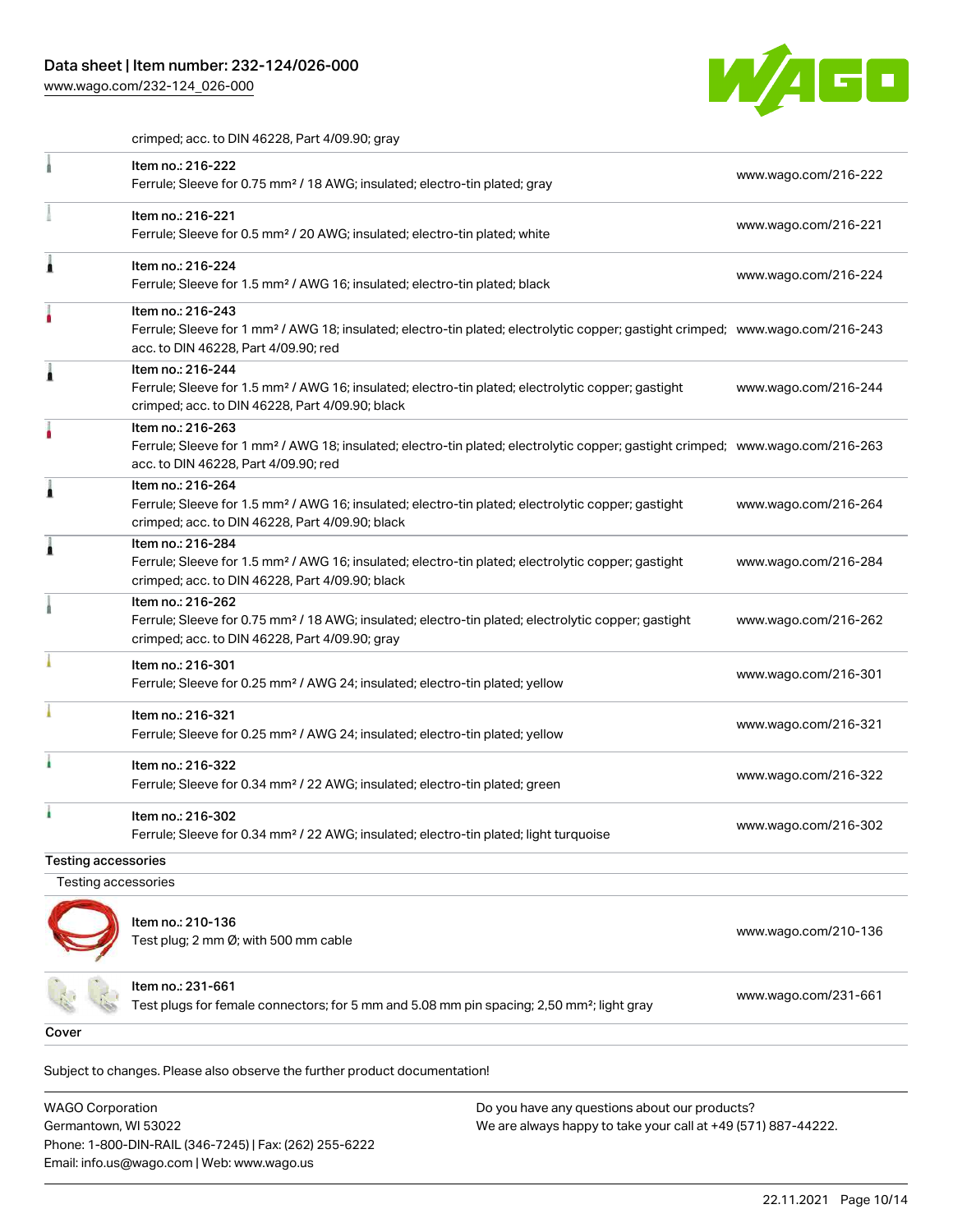Cover



|                                                        | Item no.: 231-668                                    |            |            | www.wago.com/231-668 |  |
|--------------------------------------------------------|------------------------------------------------------|------------|------------|----------------------|--|
| Lockout caps; for covering unused clamping units; gray |                                                      |            |            |                      |  |
| Jumpers                                                |                                                      |            |            |                      |  |
| Jumper                                                 |                                                      |            |            |                      |  |
|                                                        | Item no.: 231-905                                    |            |            |                      |  |
|                                                        | Jumper; for conductor entry; 5-way; insulated; gray  |            |            | www.wago.com/231-905 |  |
|                                                        | Item no.: 231-903                                    |            |            |                      |  |
|                                                        | Jumper; for conductor entry; 3-way; insulated; gray  |            |            | www.wago.com/231-903 |  |
|                                                        | Item no.: 231-907                                    |            |            |                      |  |
|                                                        | Jumper; for conductor entry; 7-way; insulated; gray  |            |            | www.wago.com/231-907 |  |
|                                                        | Item no.: 231-910                                    |            |            |                      |  |
|                                                        | Jumper; for conductor entry; 10-way; insulated; gray |            |            | www.wago.com/231-910 |  |
|                                                        | Item no.: 231-902                                    |            |            |                      |  |
|                                                        | Jumper; for conductor entry; 2-way; insulated; gray  |            |            | www.wago.com/231-902 |  |
| <b>Downloads</b>                                       |                                                      |            |            |                      |  |
| <b>Documentation</b>                                   |                                                      |            |            |                      |  |
| <b>Additional Information</b>                          |                                                      |            |            |                      |  |
| Technical explanations                                 |                                                      | 2019 Apr 3 | pdf        | Download             |  |
|                                                        |                                                      |            | 2.0 MB     |                      |  |
| <b>CAD files</b>                                       |                                                      |            |            |                      |  |
|                                                        |                                                      |            |            |                      |  |
| CAD data                                               |                                                      |            |            |                      |  |
|                                                        | 2D/3D Models 232-124/026-000                         |            | <b>URL</b> | Download             |  |

| CAE data                          |     |          |
|-----------------------------------|-----|----------|
| EPLAN Data Portal 232-124/026-000 | URL | Download |
| ZUKEN Portal 232-124/026-000      | URL | Download |
| EPLAN Data Portal 232-124/026-000 | URL | Download |

Subject to changes. Please also observe the further product documentation!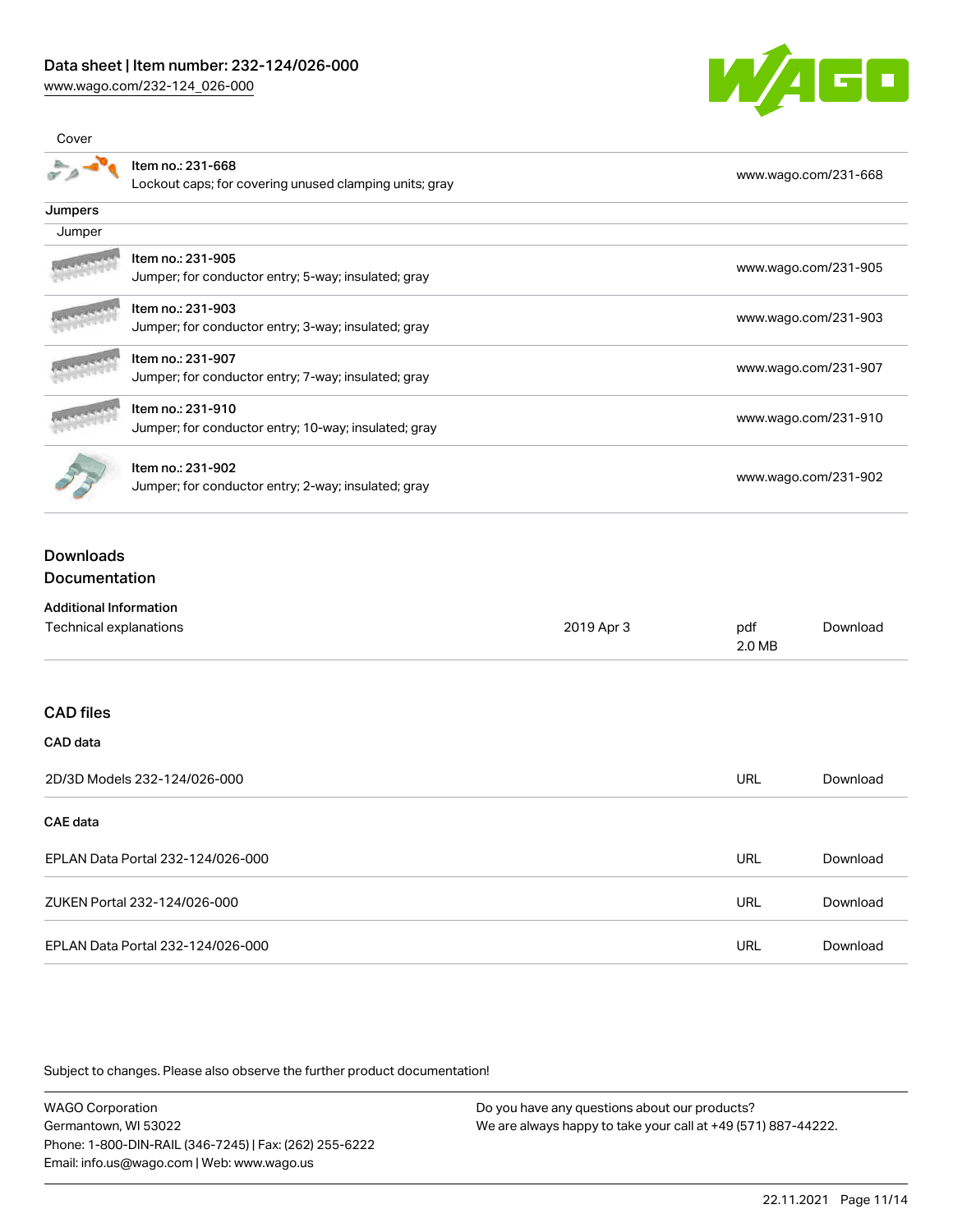

## Environmental Product Compliance

#### Compliance Search

Environmental Product Compliance 232-124/026-000 1-conductor female connector, angled; CAGE CLAMP®; 2.5 mm²; Pin spacing 5 mm; 24-pole; 2,50 mm²; gray

URL [Download](https://www.wago.com/global/d/ComplianceLinkMediaContainer_232-124_026-000)

### Installation Notes



Inserting a conductor via 3.5 mm screwdriver – CAGE CLAMP® actuation parallel to conductor entry.



Inserting a conductor via 3.5 mm screwdriver – CAGE CLAMP® actuation perpendicular to conductor entry.



Inserting a conductor into CAGE CLAMP® unit via operating lever (231-291).



Inserting a conductor via operating tool.

Subject to changes. Please also observe the further product documentation!

WAGO Corporation Germantown, WI 53022 Phone: 1-800-DIN-RAIL (346-7245) | Fax: (262) 255-6222 Email: info.us@wago.com | Web: www.wago.us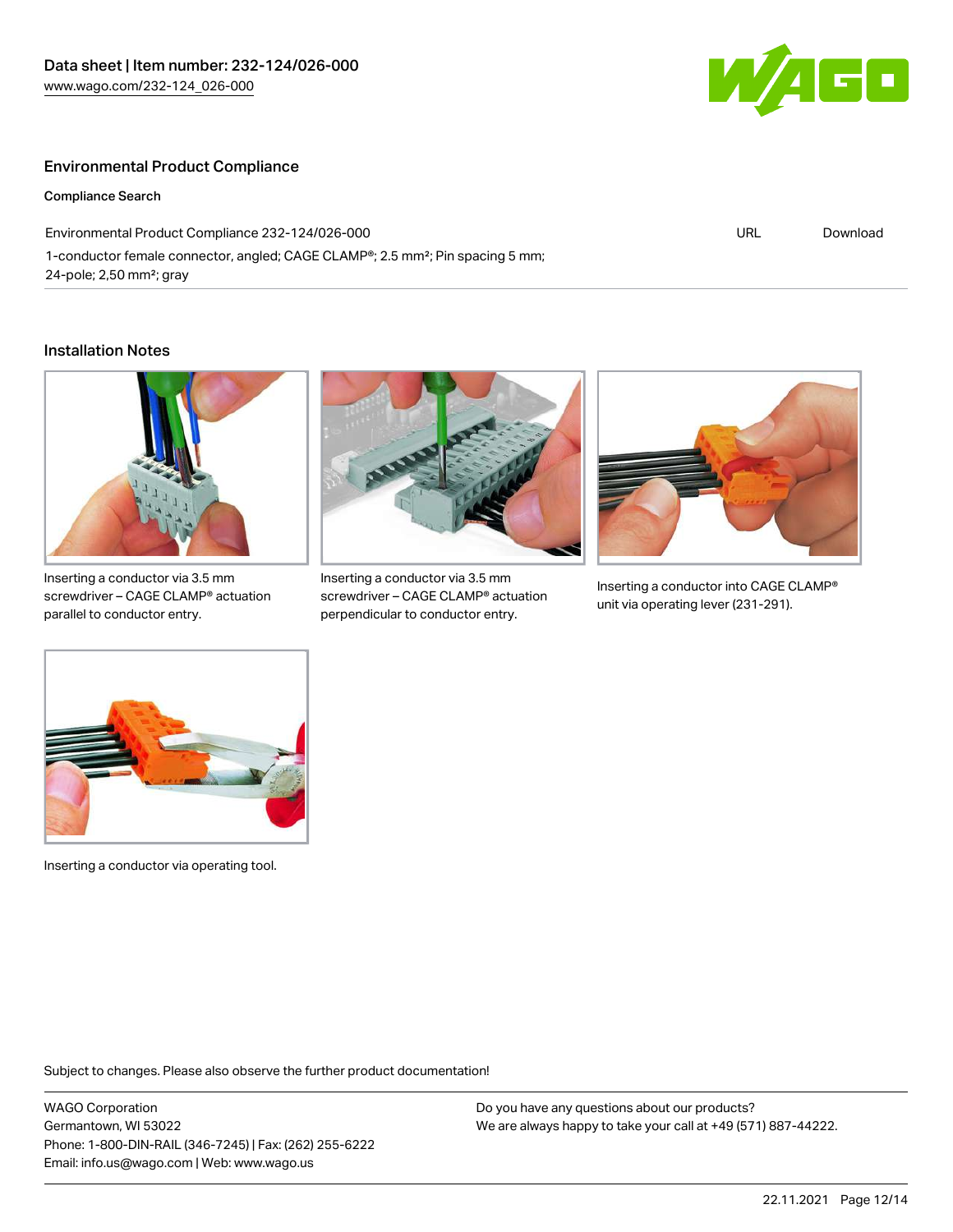



Coding a female connector by removing coding finger(s).



Testing – female connector with CAGE CLAMP®

Integrated test ports for testing perpendicular to conductor entry via 2 or 2.3 mm Ø test plug

#### Installation



Male connector with strain relief plate



Strain relief housing shown with a male connector equipped with CAGE CLAMP®

Subject to changes. Please also observe the further product documentation!

WAGO Corporation Germantown, WI 53022 Phone: 1-800-DIN-RAIL (346-7245) | Fax: (262) 255-6222 Email: info.us@wago.com | Web: www.wago.us